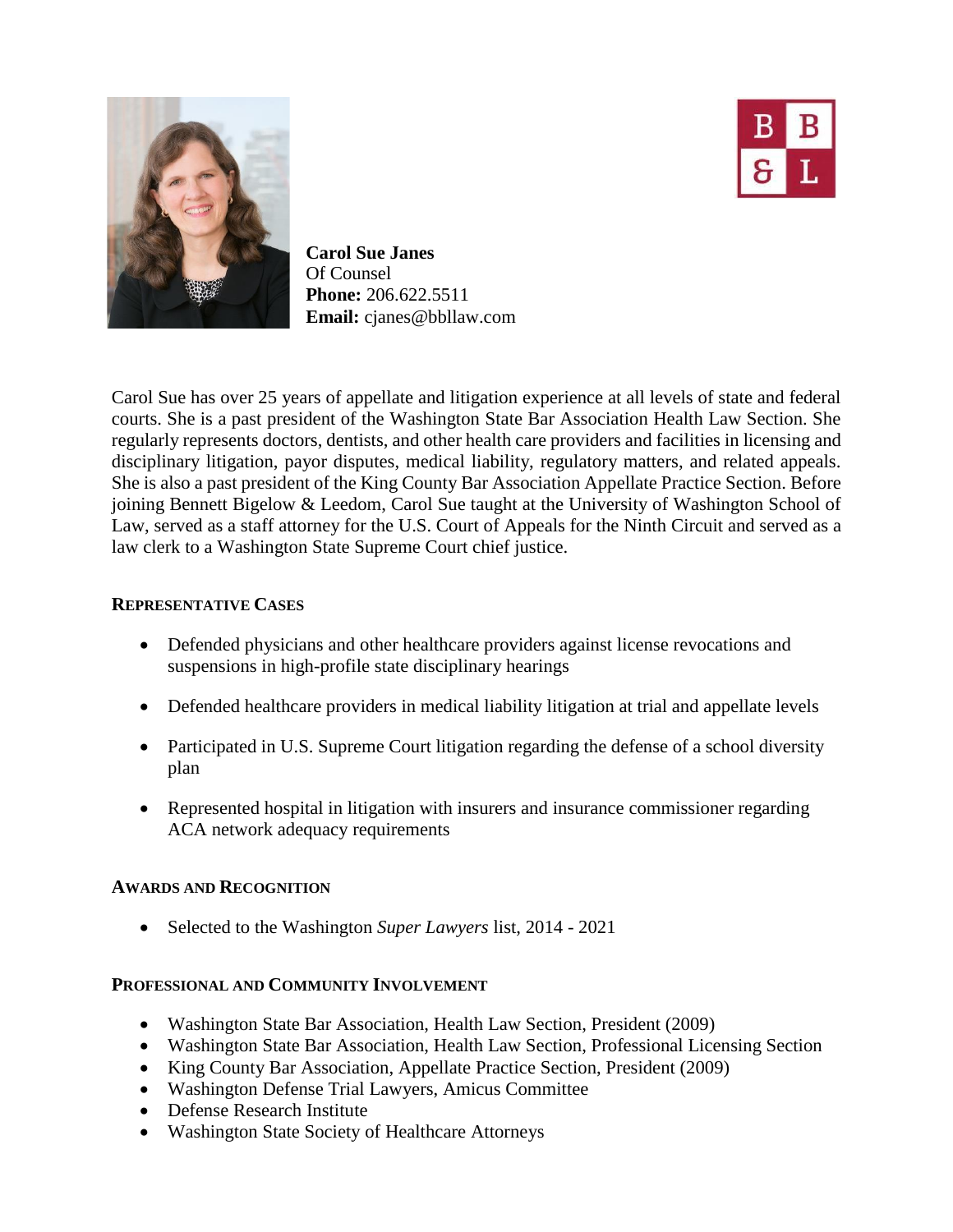#### **PUBLICATIONS AND PRESENTATIONS**

"Medical Malpractice Liability," Chapter in Washington State Society of Healthcare Attorneys Health Law Manual (2011).

"Critical Topics in Washington Health Care Law," CLE Co-Chair, Washington State Bar Association Health Law Section CLE, June 2009.

"Electronic Medical Records: Friend or Foe?" Washington Healthcare News, May 2009.

"Record Issues: What Goes In, Where It Goes, and What They Do With It," Co-presenter, KCBA 2nd Annual Appellate Practice Institute, December 2008.

"New PRRB Regulations and Rules: New Pitfalls and Challenges," Co-presenter, Oregon Health Financial Management Association, September 2008.

"Electronic Medical Records," CLE, June 2008.

"Legal Issues Involving Restorations," American Student Dental Association chapter, Arthur A. Dugoni School of Dentistry, University of the Pacific, San Francisco, December 2006.

"Legal Issues for Dentists," World Congress of Minimally Invasive Dentistry, August 2006.

"Evidence in Trial Practice: Utilizing Discovery, Impacting the Jury," CLE, July 2005.

"Medical Negligence Cases in Washington," CLE, December 2003.

"Nursing Law in Washington," CLE, April 2001.

15 Harv. Envt'l. L. Rev. 435 (1991) (with Victor M. Sher).

61 Wash. L. Rev. 263 (1986).

60 Wash. L. Rev. 911 (1984).

### **EDUCATION**

**University of Washington School of Law**, J.D. *with honors*  Executive Editor, Washington Law Review

**University of Washington**, B.A. *magna cum laude*, Phi Beta Kappa